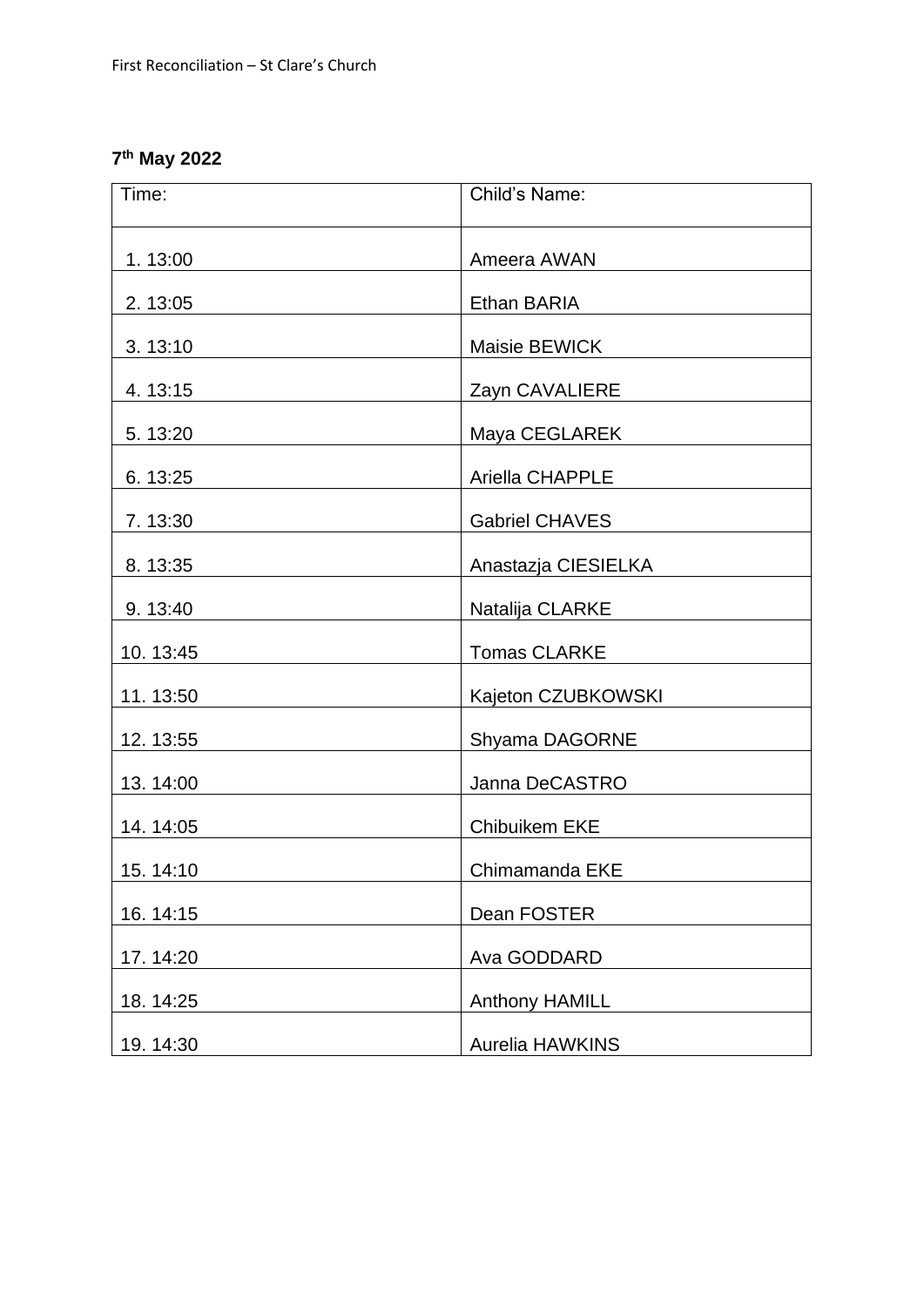## **14th May 2022**

| Time:    | Child's Name:            |
|----------|--------------------------|
| 1.13:00  | Alice Horgan             |
| 2.13:05  | Ava JACOBS               |
| 3.13:10  | Joanna JIBIN             |
| 4.13:15  | Myles JOHNSON            |
| 5.13:20  | Neve JOHNSON             |
| 6.13:25  | <b>Aavik KHALING-RAI</b> |
| 7.13:30  | Ethan KHALING-RAI        |
| 8.13:35  | <b>Hannah KIERNAN</b>    |
| 9.13:40  | Amelia KRUKIEWICZ        |
| 10.13:45 | Julia KRZESCIJANSKA      |
| 11.13:50 | Andrei LAYSON            |
| 12.13:55 | Alan LESNIOWSKI          |
| 13.14:00 | Elyssia LOWE             |
| 14.14:05 | <b>Christian MARTINO</b> |
| 15.14:10 | Ella MATURO              |
| 16.14:15 | Anthony McDONAGH         |
| 17.14:20 | Noah MELINGUI EKANGA     |
| 18.14:25 | Domingo MENDEZ GOMEZ     |
| 19.14:30 | Jeremiah MISTICA         |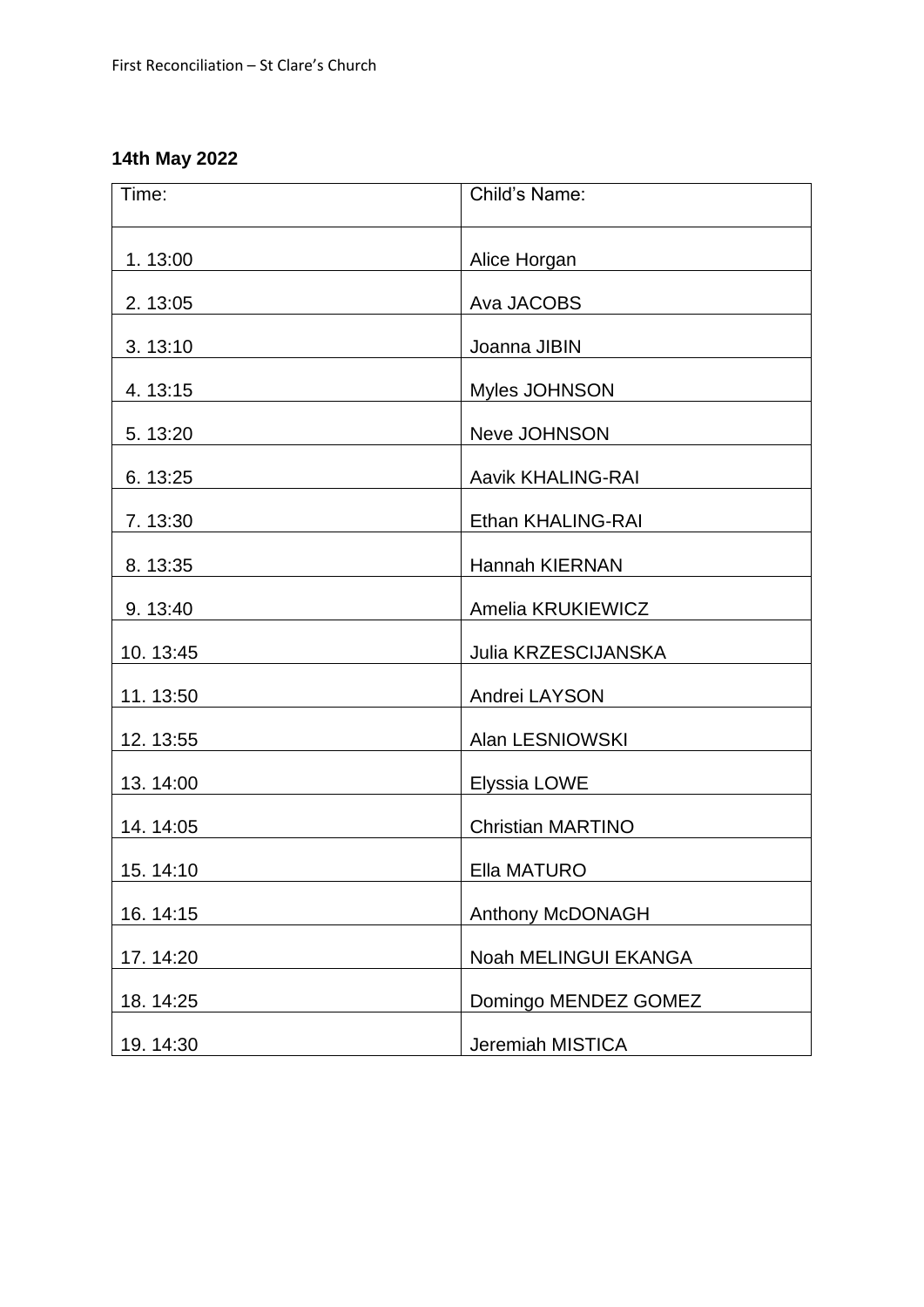## **21st May 2022**

| Time:    | Child's Name:               |
|----------|-----------------------------|
| 1.13:00  | Nela MISZTAL                |
| 2.13:05  | <b>BEAU NAMMOCK-HAYWARD</b> |
| 3.13:10  | <b>Isabella NAPPIN</b>      |
| 4.13:15  | Alan NIEMOWNY               |
| 5.13:20  | Kacper NOSOWSKI             |
| 6.13:25  | <b>Ella PATON</b>           |
| 7.13:30  | Mia PATON                   |
| 8.13:35  | Natalia PIETRALA            |
| 9.13:40  | <b>Oskar PODHAJSKI</b>      |
| 10.13:45 | <b>Oliver PRZYBYLKO</b>     |
| 11.13:50 | Sanuga RAJAPAKSHA           |
| 12.13:55 | Emily REBELLO               |
| 13.14:00 | Savannah ROGERS             |
| 14.14:05 | Logan RYAN-KEATING          |
| 15.14:10 | <b>Emily SAUNDERS</b>       |
| 16.14:15 | <b>Elliot SAW</b>           |
| 17.14:20 | Darcy SIMMONS               |
| 18.14:25 | Kai SIMMONDS                |
| 19.14:30 | Olaf SIOLKOWSKI             |